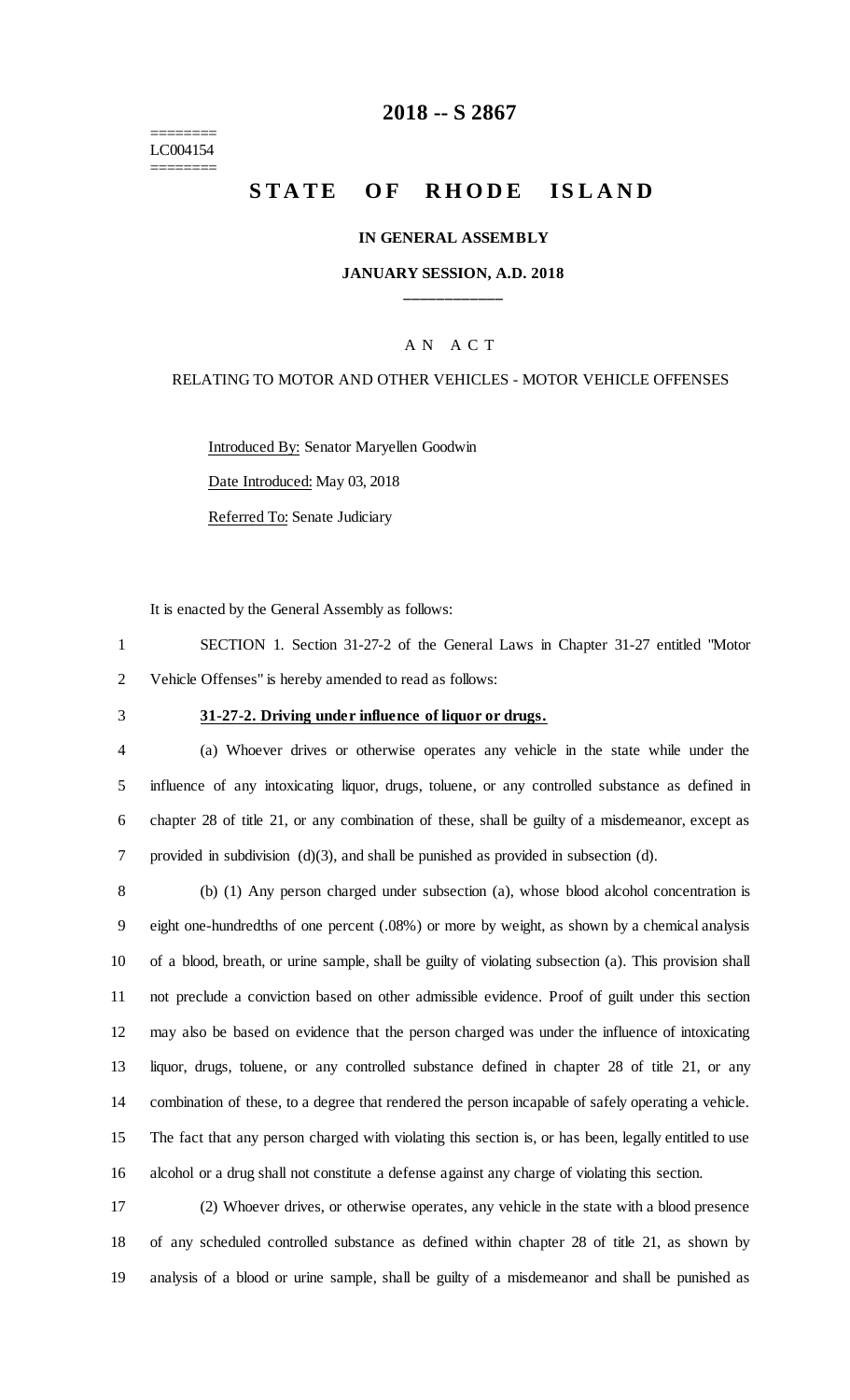provided in subsection (d).

 (c) In any criminal prosecution for a violation of subsection (a), evidence as to the amount of intoxicating liquor, toluene, or any controlled substance as defined in chapter 28 of title 21, or any combination of these, in the defendant's blood at the time alleged as shown by a chemical analysis of the defendant's breath, blood, or urine or other bodily substance, shall be admissible and competent, provided that evidence is presented that the following conditions have been complied with:

 (1) The defendant has consented to the taking of the test upon which the analysis is made. Evidence that the defendant had refused to submit to the test shall not be admissible unless the defendant elects to testify.

 (2) A true copy of the report of the test result was mailed within seventy-two (72) hours of the taking of the test to the person submitting to a breath test.

 (3) Any person submitting to a chemical test of blood, urine, or other body fluids shall have a true copy of the report of the test result mailed to him or her within thirty (30) days following the taking of the test.

 (4) The test was performed according to methods and with equipment approved by the director of the department of health of the state of Rhode Island and by an authorized individual.

 (5) Equipment used for the conduct of the tests by means of breath analysis had been tested for accuracy within thirty (30) days preceding the test by personnel qualified as hereinbefore provided, and breathalyzer operators shall be qualified and certified by the department of health within three hundred sixty-five (365) days of the test.

 (6) The person arrested and charged with operating a motor vehicle while under the influence of intoxicating liquor, toluene, or any controlled substance as defined in chapter 28 of title 21, or, any combination of these in violation of subsection (a), was afforded the opportunity to have an additional chemical test. The officer arresting or so charging the person shall have informed the person of this right and afforded him or her a reasonable opportunity to exercise this right, and a notation to this effect is made in the official records of the case in the police department. Refusal to permit an additional chemical test shall render incompetent and inadmissible in evidence the original report.

 (d) (1) (i) Every person found to have violated subdivision (b)(1) shall be sentenced as follows: for a first violation whose blood alcohol concentration is eight one-hundredths of one percent (.08%), but less than one-tenth of one percent (.1%), by weight, or who has a blood presence of any scheduled controlled substance as defined in subdivision (b)(2), shall be subject to a fine of not less than one hundred dollars (\$100) nor more than three hundred dollars (\$300);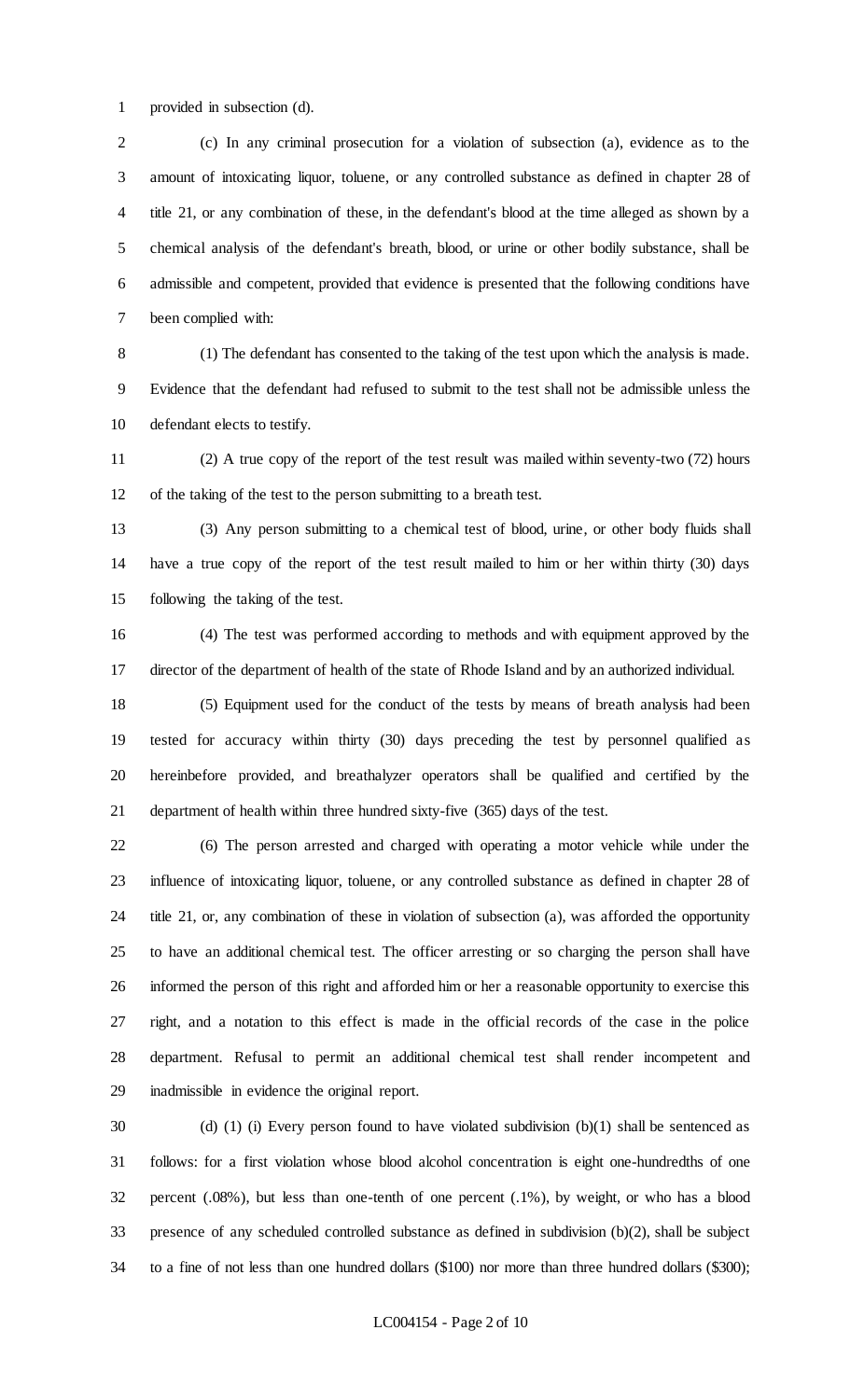shall be required to perform ten (10) to sixty (60) hours of public community restitution, and/or shall be imprisoned for up to one year. The sentence may be served in any unit of the adult correctional institutions in the discretion of the sentencing judge and/or shall be required to attend a special course on driving while intoxicated or under the influence of a controlled substance; provided, however, that the court may permit a servicemember or veteran to complete any court- approved counseling program administered or approved by the Veterans' Administration, and his or her driver's license shall be suspended for thirty (30) days up to one hundred eighty (180) days. The sentencing judge or magistrate may prohibit that person from operating a motor vehicle that is not equipped with an ignition interlock system as provided in § 31-27-2.8.

 (ii) Every person convicted of a first violation whose blood alcohol concentration is one- tenth of one percent (.1%) by weight or above, but less than fifteen hundredths of one percent (.15%), or whose blood alcohol concentration is unknown, shall be subject to a fine of not less than one hundred (\$100) dollars, nor more than four hundred dollars (\$400), and shall be required to perform ten (10) to sixty (60) hours of public community restitution and/or shall be imprisoned for up to one year. The sentence may be served in any unit of the adult correctional institutions in the discretion of the sentencing judge. The person's driving license shall be suspended for a period of three (3) months to twelve (12) months. The sentencing judge shall require attendance at a special course on driving while intoxicated or under the influence of a controlled substance and/or alcoholic or drug treatment for the individual; provided, however, that the court may permit a servicemember or veteran to complete any court-approved counseling program administered or approved by the Veterans' Administration. The sentencing judge or magistrate may prohibit that person from operating a motor vehicle that is not equipped with an ignition interlock system as provided in § 31-27-2.8.

 (iii) Every person convicted of a first offense whose blood alcohol concentration is fifteen hundredths of one percent (.15%) or above, or who is under the influence of a drug, toluene, or any controlled substance as defined in subdivision (b)(1), shall be subject to a fine of five hundred dollars (\$500) and shall be required to perform twenty (20) to sixty (60) hours of public community restitution and/or shall be imprisoned for up to one year. The sentence may be served in any unit of the adult correctional institutions in the discretion of the sentencing judge. The person's driving license shall be suspended for a period of three (3) months to eighteen (18) months. The sentencing judge shall require attendance at a special course on driving while intoxicated or under the influence of a controlled substance and/or alcohol or drug treatment for the individual; provided, however, that the court may permit a servicemember or veteran to complete any court-approved counseling program administered or approved by the Veterans'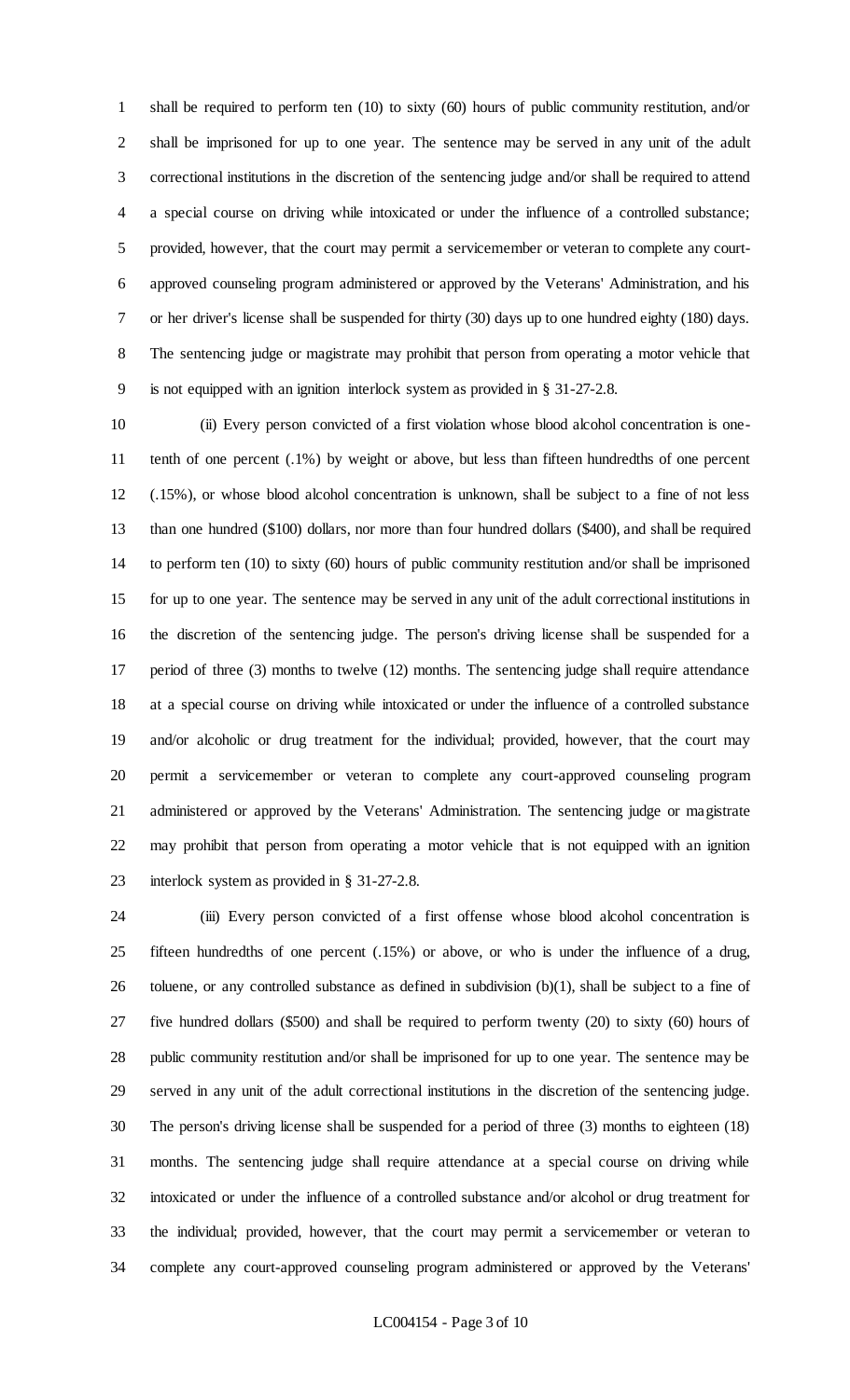Administration. The sentencing judge or magistrate shall prohibit that person from operating a 2 motor vehicle that is not equipped with an ignition interlock system as provided in § 31-27-2.8.

 (2) (i) Every person convicted of a second violation within a five-year (5) period with a blood alcohol concentration of eight one-hundredths of one percent (.08%) or above, but less than fifteen hundredths of one percent (.15%), or whose blood alcohol concentration is unknown, or 6 who has a blood presence of any controlled substance as defined in subdivision  $(b)(2)$ , and every person convicted of a second violation within a five-year (5) period, regardless of whether the prior violation and subsequent conviction was a violation and subsequent conviction under this statute or under the driving under the influence of liquor or drugs statute of any other state, shall be subject to a mandatory fine of four hundred dollars (\$400). The person's driving license shall be suspended for a period of one year to two (2) years, and the individual shall be sentenced to not less than ten (10) days, nor more than one year, in jail. The sentence may be served in any unit of the adult correctional institutions in the discretion of the sentencing judge; however, not less than forty-eight (48) hours of imprisonment shall be served consecutively. The sentencing judge shall require alcohol or drug treatment for the individual; provided, however, that the court may permit a servicemember or veteran to complete any court-approved counseling program administered or approved by the Veterans' Administration and shall prohibit that person from operating a motor vehicle that is not equipped with an ignition interlock system as provided in § 31-27-2.8.

 (ii) Every person convicted of a second violation within a five-year (5) period whose blood alcohol concentration is fifteen hundredths of one percent (.15%) or above, by weight as shown by a chemical analysis of a blood, breath, or urine sample, or who is under the influence of 23 a drug, toluene, or any controlled substance as defined in subdivision  $(b)(1)$ , shall be subject to mandatory imprisonment of not less than six (6) months, nor more than one year; a mandatory fine of not less than one thousand dollars (\$1,000); and a mandatory license suspension for a period of two (2) years from the date of completion of the sentence imposed under this subsection. The sentencing judge shall require alcohol or drug treatment for the individual; provided, however, that the court may permit a servicemember or veteran to complete any court approved counseling program administered or approved by the Veterans' Administration. The sentencing judge or magistrate shall prohibit that person from operating a motor vehicle that is not equipped with an ignition interlock system as provided in § 31-27-2.8

 (3) (i) Every person convicted of a third or subsequent violation within a five-year (5) period with a blood alcohol concentration of eight one-hundredths of one percent (.08%) or above, but less than fifteen hundredths of one percent (.15%), or whose blood alcohol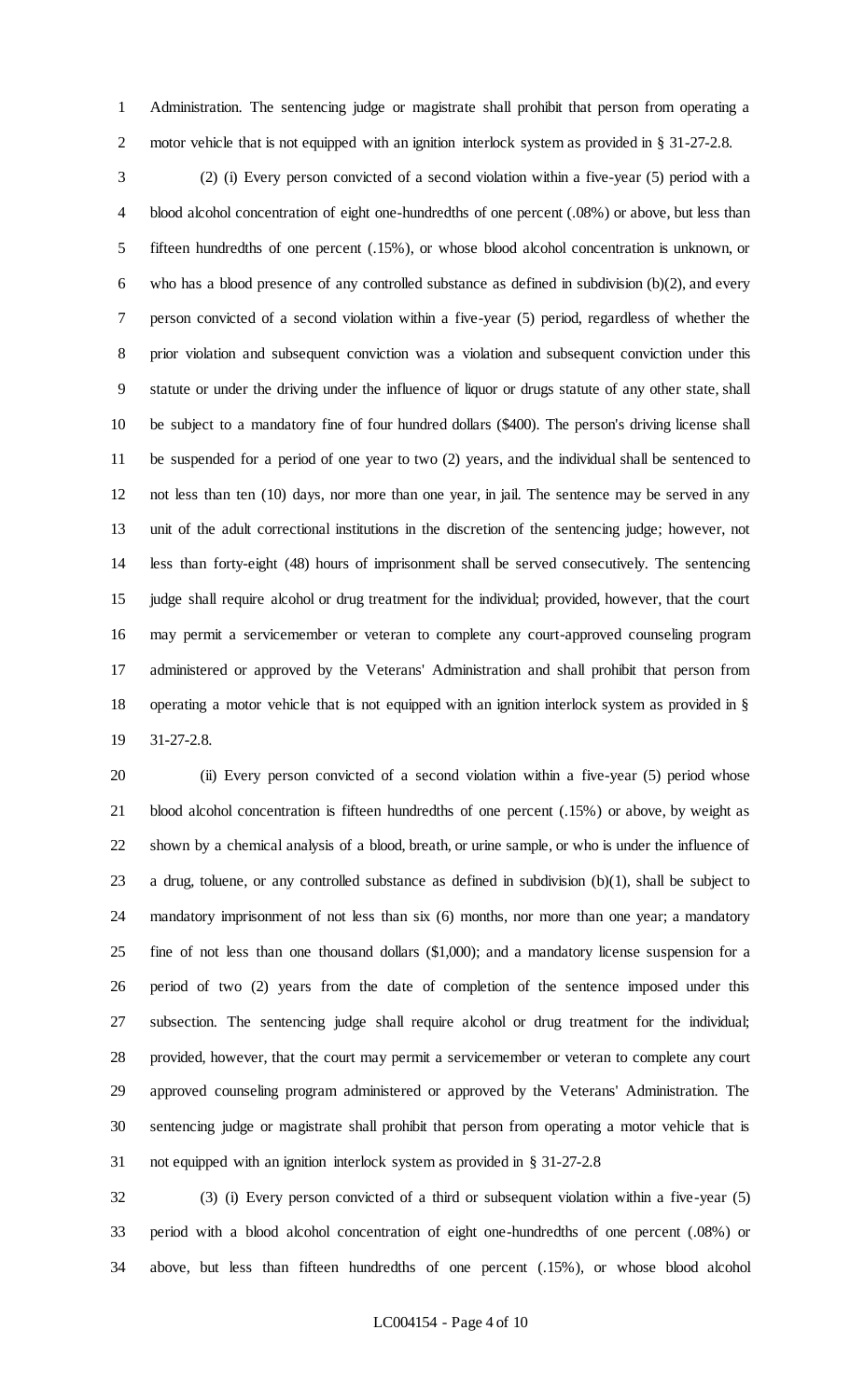concentration is unknown or who has a blood presence of any scheduled controlled substance as defined in subdivision (b)(2), regardless of whether any prior violation and subsequent conviction was a violation and subsequent conviction under this statute or under the driving under the influence of liquor or drugs statute of any other state, shall be guilty of a felony and be subject to a mandatory fine of four hundred (\$400) dollars. The person's driving license shall be suspended for a period of two (2) years to three (3) years, and the individual shall be sentenced to not less than one year and not more than three (3) years in jail. The sentence may be served in any unit of the adult correctional institutions in the discretion of the sentencing judge; however, not less than forty-eight (48) hours of imprisonment shall be served consecutively. The sentencing judge shall require alcohol or drug treatment for the individual; provided, however, that the court may permit a servicemember or veteran to complete any court-approved counseling program administered or approved by the Veterans' Administration, and shall prohibit that person from operating a motor vehicle that is not equipped with an ignition interlock system as provided in § 31-27-2.8.

 (ii) Every person convicted of a third or subsequent violation within a five-year (5) period whose blood alcohol concentration is fifteen hundredths of one percent (.15%) above by weight as shown by a chemical analysis of a blood, breath, or urine sample, or who is under the influence of a drug, toluene, or any controlled substance as defined in subdivision (b)(1), shall be subject to mandatory imprisonment of not less than three (3) years, nor more than five (5) years; a mandatory fine of not less than one thousand dollars (\$1,000), nor more than five thousand dollars (\$5,000); and a mandatory license suspension for a period of three (3) years from the date of completion of the sentence imposed under this subsection. The sentencing judge shall require alcohol or drug treatment for the individual. The sentencing judge or magistrate shall prohibit that person from operating a motor vehicle that is not equipped with an ignition interlock system as provided in § 31-27-2.8.

 (iii) In addition to the foregoing penalties, every person convicted of a third or subsequent violation within a five-year (5) period, regardless of whether any prior violation and subsequent conviction was a violation and subsequent conviction under this statute or under the driving under the influence of liquor or drugs statute of any other state, shall be subject, in the discretion of the sentencing judge, to having the vehicle owned and operated by the violator seized and sold by the state of Rhode Island, with all funds obtained by the sale to be transferred to the general fund.

 (4) Whoever drives or otherwise operates any vehicle in the state while under the influence of any intoxicating liquor, drugs, toluene, or any controlled substance as defined in chapter 28 of title 21, or any combination of these, when his or her license to operate is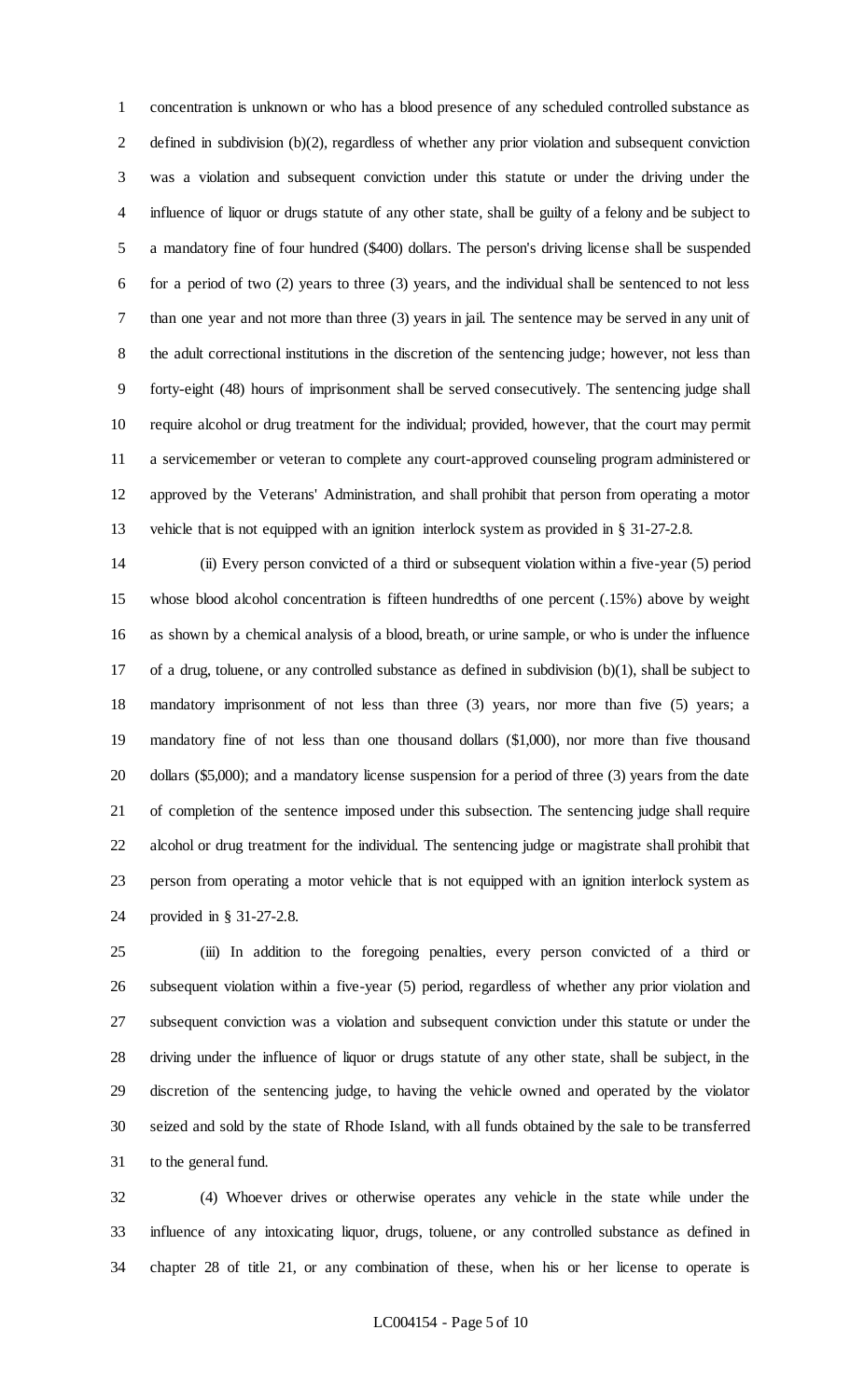suspended, revoked, or cancelled for operating under the influence of a narcotic drug or intoxicating liquor, shall be guilty of a felony punishable by imprisonment for not more than three (3) years and by a fine of not more than three thousand dollars (\$3,000). The court shall require alcohol and/or drug treatment for the individual; provided, the penalties provided for in § 31-27- 2(d)(4) shall not apply to an individual who has surrendered his or her license and served the court-ordered period of suspension, but who, for any reason, has not had his or her license reinstated after the period of suspension, revocation, or suspension has expired; provided, further, 8 the individual shall be subject to the provisions of subdivision  $(d)(2)(i)$ ,  $(d)(2)(ii)$ ,  $(d)(3)(i)$ , (d)(3)(ii), or (d)(3)(iii) regarding subsequent offenses, and any other applicable provision of this section.

 (5) (i) For purposes of determining the period of license suspension, a prior violation shall constitute any charge brought and sustained under the provisions of this section or § 31-27- 2.1.

 (ii) Any person over the age of eighteen (18) who is convicted under this section for operating a motor vehicle while under the influence of alcohol, other drugs, or a combination of these, while a child under the age of thirteen (13) years was present as a passenger in the motor 17 vehicle when the offense was committed, may be sentenced to a term of imprisonment of not 18 more than one year, and further, shall not be entitled to the benefit of suspension or deferment of this sentence. The sentence imposed under this section may be served in any unit of the adult 20 correctional institutions in the discretion of the sentencing judge shall be subject to immediate license suspension pending prosecution. Any person convicted of violating this section shall be 22 guilty of a felony and may be punished by imprisonment for not more than five (5) years, a fine 23 of not more than five thousand dollars (\$5,000), and a license suspension of up to two (2) years.

 (6) (i) Any person convicted of a violation under this section shall pay a highway assessment fine of five hundred dollars (\$500) that shall be deposited into the general fund. The assessment provided for by this subsection shall be collected from a violator before any other fines authorized by this section.

 (ii) Any person convicted of a violation under this section shall be assessed a fee of eighty-six dollars (\$86).

 (7) (i) If the person convicted of violating this section is under the age of eighteen (18) years, for the first violation he or she shall be required to perform ten (10) to sixty (60) hours of public community restitution and the juvenile's driving license shall be suspended for a period of six (6) months, and may be suspended for a period up to eighteen (18) months. The sentencing judge shall also require attendance at a special course on driving while intoxicated or under the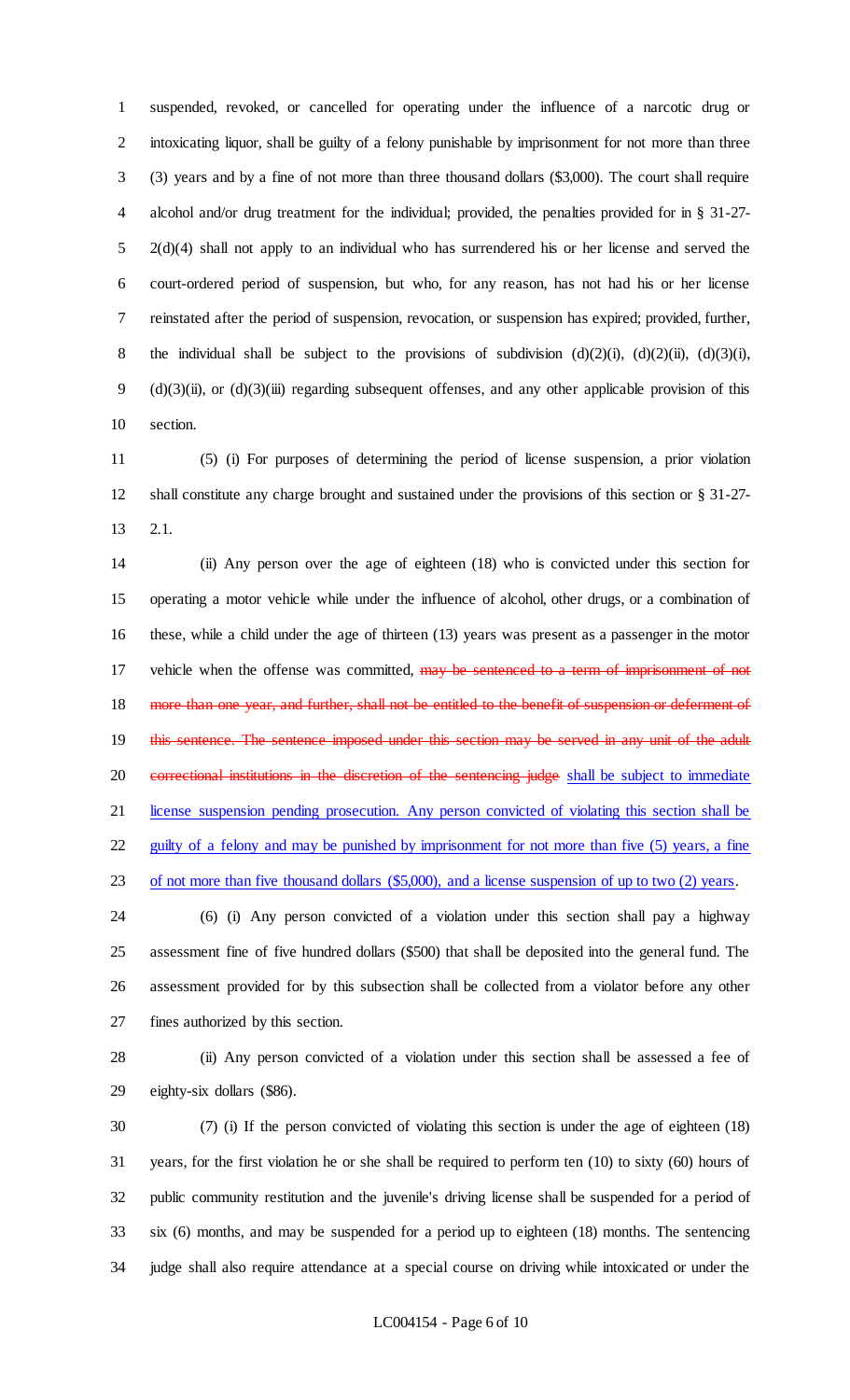influence of a controlled substance and alcohol or drug education and/or treatment for the juvenile. The juvenile may also be required to pay a highway assessment fine of no more than five hundred dollars (\$500) and the assessment imposed shall be deposited into the general fund.

 (ii) If the person convicted of violating this section is under the age of eighteen (18) years, for a second or subsequent violation regardless of whether any prior violation and subsequent conviction was a violation and subsequent under this statute or under the driving under the influence of liquor or drugs statute of any other state, he or she shall be subject to a mandatory suspension of his or her driving license until such time as he or she is twenty-one (21) years of age and may, in the discretion of the sentencing judge, also be sentenced to the Rhode Island training school for a period of not more than one year and/or a fine of not more than five hundred dollars (\$500).

 (8) Any person convicted of a violation under this section may undergo a clinical assessment at the community college of Rhode Island's center for workforce and community education. Should this clinical assessment determine problems of alcohol, drug abuse, or psychological problems associated with alcoholic or drug abuse, this person shall be referred to an appropriate facility, licensed or approved by the department of behavioral healthcare, developmental disabilities and hospitals, for treatment placement, case management, and monitoring. In the case of a servicemember or veteran, the court may order that the person be evaluated through the Veterans' Administration. Should the clinical assessment determine problems of alcohol, drug abuse, or psychological problems associated with alcohol or drug abuse, the person may have their treatment, case management, and monitoring administered or approved by the Veterans' Administration.

 (e) Percent by weight of alcohol in the blood shall be based upon milligrams of alcohol per one hundred (100) cubic centimeters of blood.

 (f) (1) There is established an alcohol and drug safety unit within the division of motor vehicles to administer an alcohol safety action program. The program shall provide for placement and follow-up for persons who are required to pay the highway safety assessment. The alcohol and drug safety action program will be administered in conjunction with alcohol and drug programs licensed by the department of behavioral healthcare, developmental disabilities and hospitals.

 (2) Persons convicted under the provisions of this chapter shall be required to attend a special course on driving while intoxicated or under the influence of a controlled substance, and/or participate in an alcohol or drug treatment program; provided, however, that the court may permit a servicemember or veteran to complete any court-approved counseling program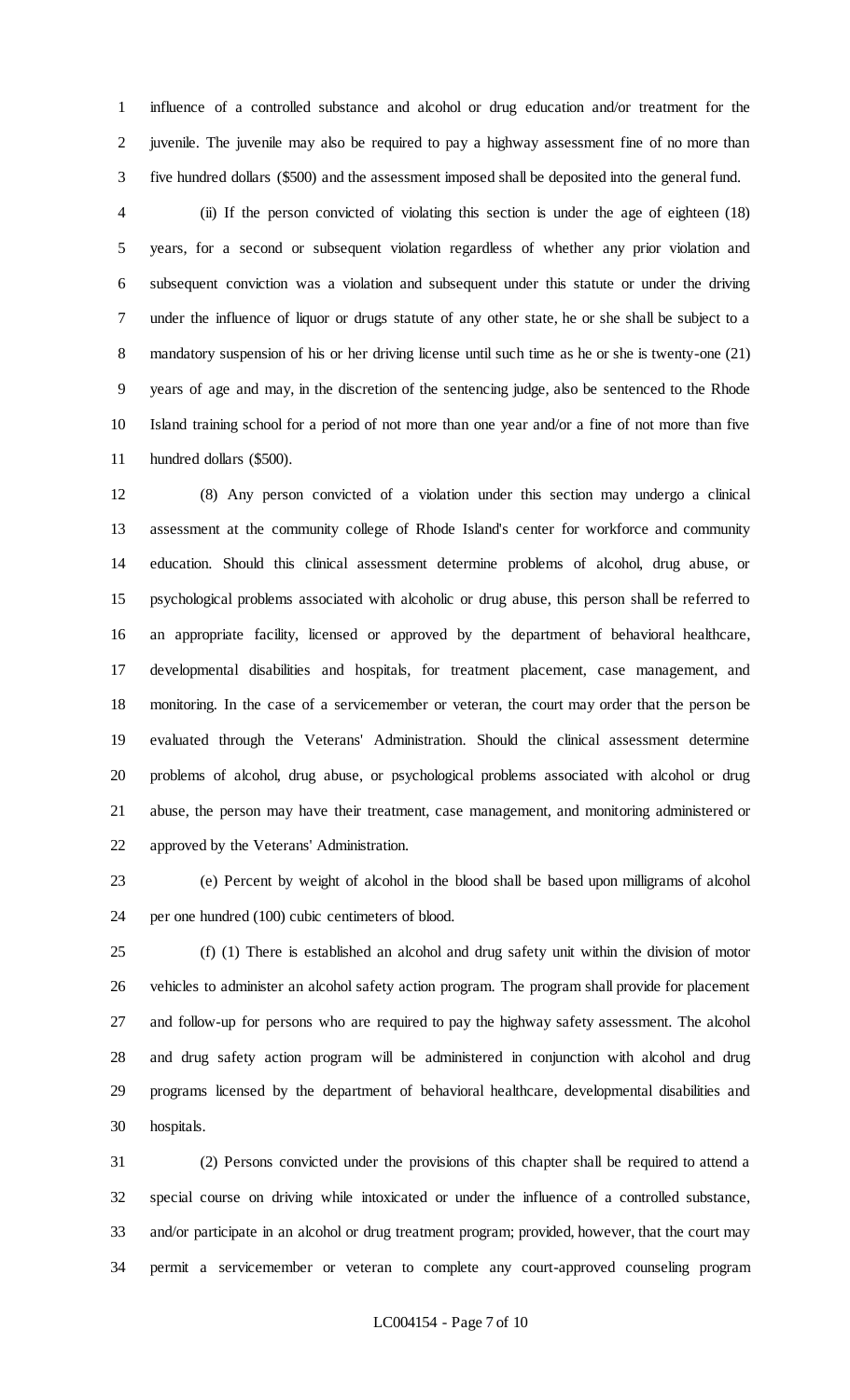administered or approved by the Veterans' Administration. The course shall take into consideration any language barrier that may exist as to any person ordered to attend, and shall provide for instruction reasonably calculated to communicate the purposes of the course in accordance with the requirements of the subsection. Any costs reasonably incurred in connection with the provision of this accommodation shall be borne by the person being retrained. A copy of any violation under this section shall be forwarded by the court to the alcohol and drug safety unit. In the event that persons convicted under the provisions of this chapter fail to attend and complete the above course or treatment program, as ordered by the judge, then the person may be brought before the court, and after a hearing as to why the order of the court was not followed, may be sentenced to jail for a period not exceeding one year.

 (3) The alcohol and drug safety action program within the division of motor vehicles shall be funded by general revenue appropriations.

 (g) The director of the health department of the state of Rhode Island is empowered to make and file with the secretary of state regulations that prescribe the techniques and methods of chemical analysis of the person's body fluids or breath and the qualifications and certification of individuals authorized to administer this testing and analysis.

 (h) Jurisdiction for misdemeanor violations of this section shall be with the district court for persons eighteen (18) years of age or older and to the family court for persons under the age of eighteen (18) years. The courts shall have full authority to impose any sentence authorized, and to order the suspension of any license, for violations of this section. All trials in the district court and family court of violations of the section shall be scheduled within thirty (30) days of the arraignment date. No continuance or postponement shall be granted except for good cause shown. Any continuances that are necessary shall be granted for the shortest practicable time. Trials in superior court are not required to be scheduled within thirty (30) days of the arraignment date.

 (i) No fines, suspensions, assessments, alcohol or drug treatment programs, course on driving while intoxicated or under the influence of a controlled substance, public community restitution, or jail provided for under this section can be suspended.

 (j) An order to attend a special course on driving while intoxicated that shall be administered in cooperation with a college or university accredited by the state, shall include a provision to pay a reasonable tuition for the course in an amount not less than twenty-five dollars (\$25.00), and a fee of one hundred seventy-five dollars (\$175), which fee shall be deposited into the general fund.

 (k) For the purposes of this section, any test of a sample of blood, breath, or urine for the presence of alcohol that relies in whole or in part upon the principle of infrared light absorption is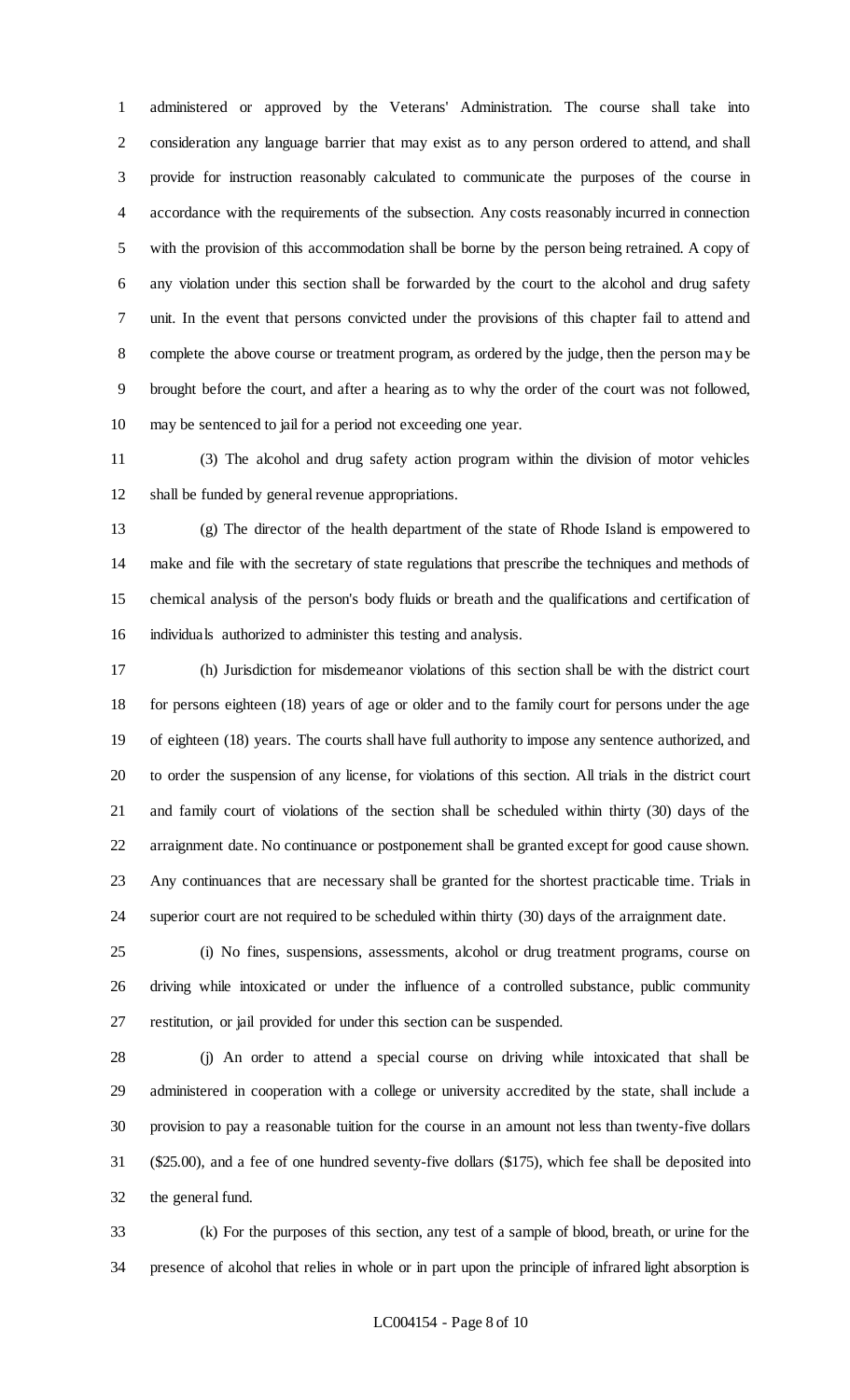considered a chemical test.

 (l) If any provision of this section, or the application of any provision, shall for any reason be judged invalid, such a judgment shall not affect, impair, or invalidate the remainder of the section, but shall be confined in this effect to the provision or application directly involved in the controversy giving rise to the judgment.

 (m) For the purposes of this section, "servicemember" means a person who is presently serving in the armed forces of the United States, including the Coast Guard, a reserve component thereof, or the National Guard. "Veteran" means a person who has served in the armed forces, including the Coast Guard of the United States, a reserve component thereof, or the National Guard, and has been discharged under other than dishonorable conditions.

SECTION 2. This act shall take effect upon passage.

#### ======== LC004154 ========